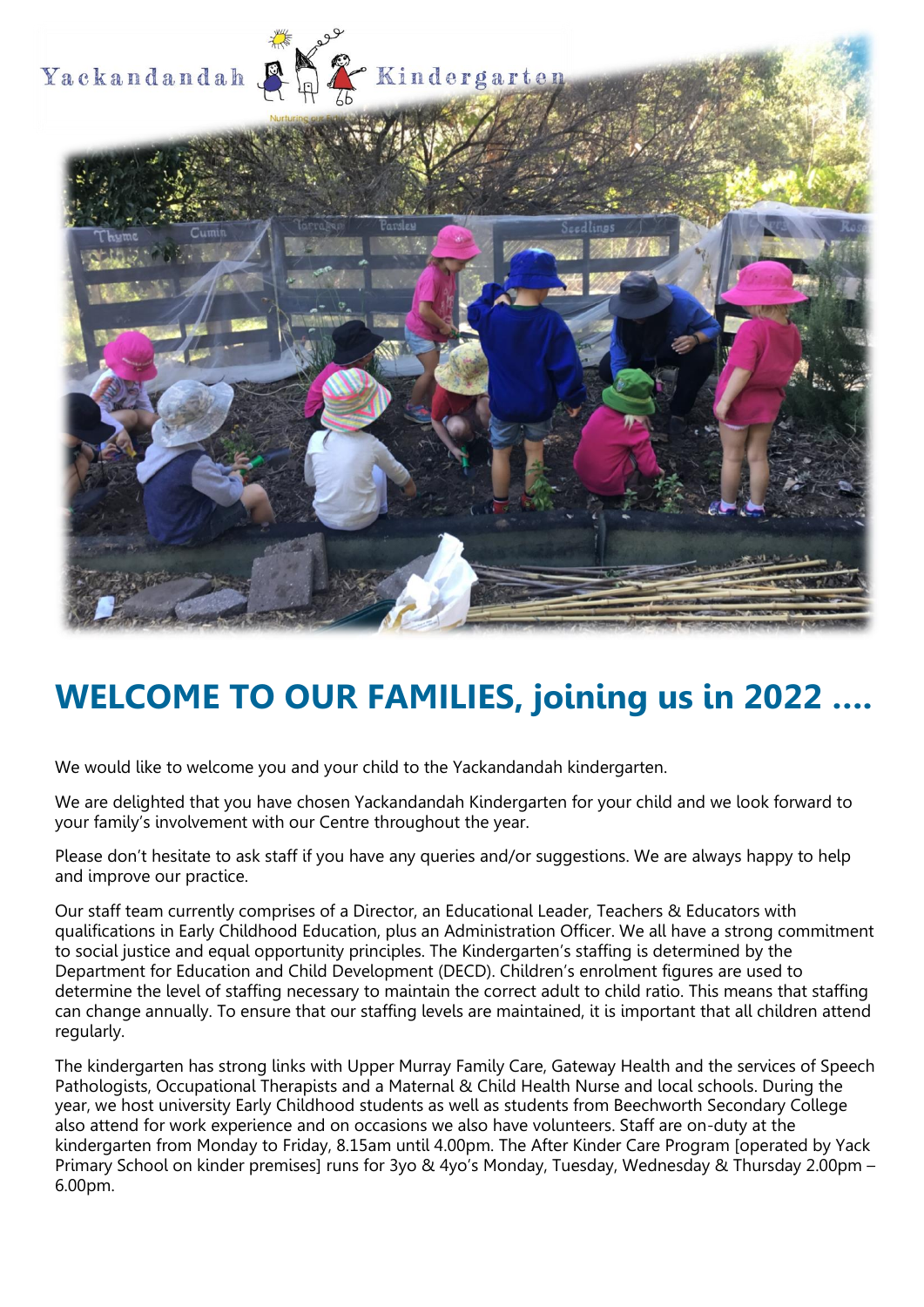# **Settling your child into kindergarten**

Some children need a lot of reassurance to settle into kindergarten, whilst others throw themselves whole heartedly into activities straight away. There are many individual differences. Whilst families know their child best, the teachers understand general patterns of behaviour, so between us an individual process for managing separation can be arranged.

Our policy and a practice, which has proven very successful in allowing children to settle quickly into their classroom and encourage their self-help skills, is that parents drop-off and farewell their child at the door and into the teacher's care. At day's end, COVID restrictions permitting, we welcome parents to come into the classroom to check their child's locker, collect their bag and greet their child before exiting through the classroom's playground exit door.

Families are always welcome to stay at the kindergarten until they feel that their child is ready to stay without them; have this conversation with your child's teacher. However, please be assured that the staff are very experienced at sensitively handling any distress that children may experience when separating from a family member for the first time. Please have confidence in us! In the 'settling in' stage it is a good idea to leave a phone number where you can be reached, just in case! We would always ring you if your child does not settle quickly.

Should your child be upset when you leave, please do not hesitate to ring the Centre when you get home.

Starting Kindergarten is a big step in a child's life. It is often the first big step outside the familiar home and family environment.

The child learns to:

- 
- 
- Take turns with toys and equipment Express their ideas and feelings
- Find out and remember where things are Share adult attention
- 
- Explore and experiment with a wide range of interesting experiences, many of which may not be familiar
- Begin to be aware of someone else's perspective
- Be caring and supportive of other children
- See themselves as an individual Come to know and feel secure in the care of new adults
- Become part of a group **•** Make friends with children of their own age group [a very specialised skill]
	-
	-
- Trust other children and accept their help Relate to other children as the people they have most contact with
	- Assert their own rights and learn to negotiate in acceptable ways
	- Begin to see themselves as part of a wider community

### **When starting full time kinder your child needs to bring……….**

➢ A hat (broad brim style). Our Kinder is a sun smart centre and children are required to wear hats when outside between September and April (and if the UV is over 3). The Kinder also encourages the use of sunglasses. We have kinder hats for sale for \$18.00 each. (Please see Jennie in the Office to order/purchase)

Please name all clothes and possessions, especially shoes, socks, hats and bags.

- $\triangleright$  A bag, backpack or case big enough for the child's spare clothes, lunchbox, drink bottle, hat etc.
- $\triangleright$  Fruit or vegetables for the two health snack times each day which are separate to their lunch and left in the basket on the verandah.
- ➢ A named drink bottle filled with WATER ONLY. Please do not send cordial, fruit juice in a bottle or in a fruit box.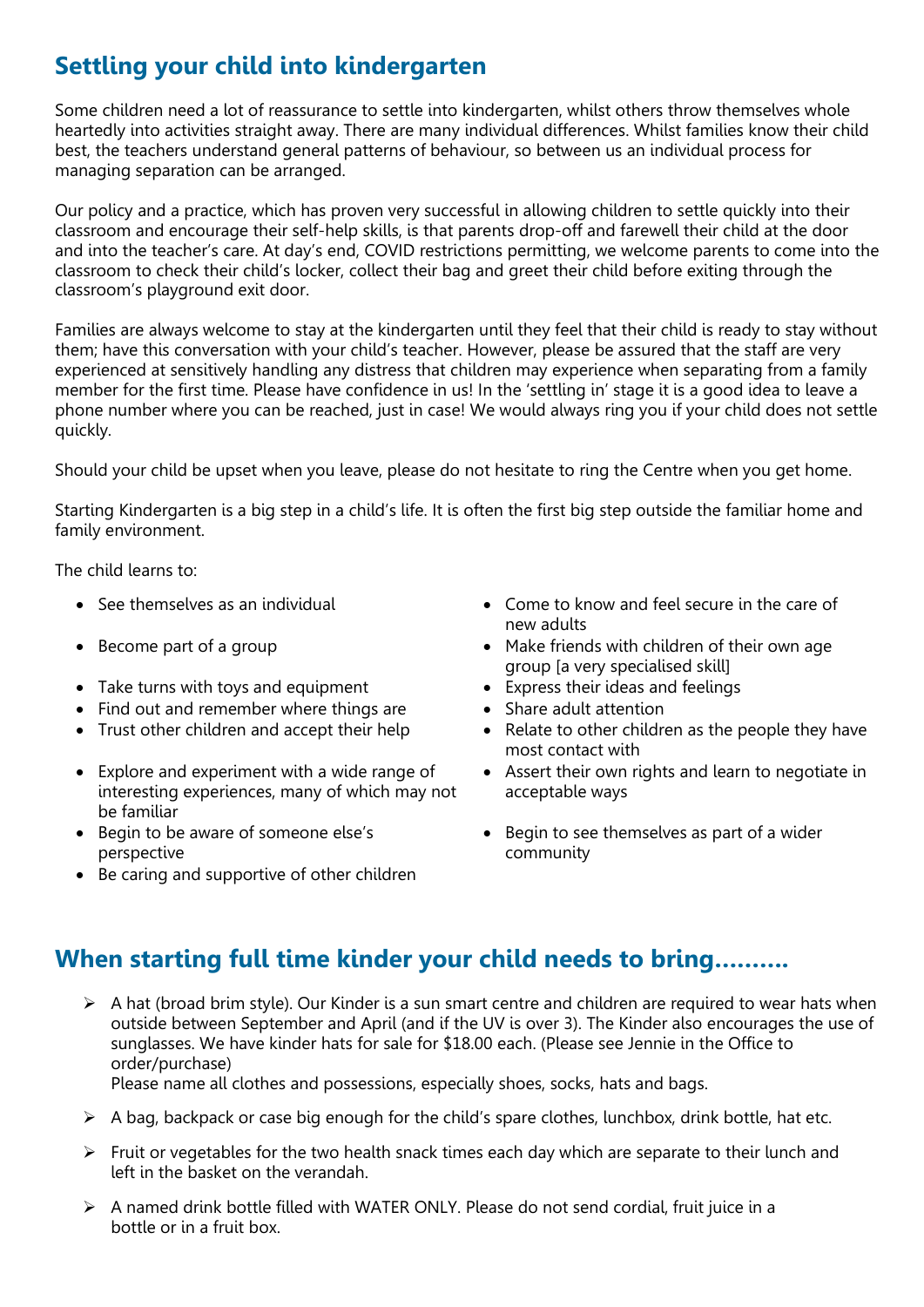- $\triangleright$  Please apply sunscreen to your child before arriving at kinder. Staff will top this up during the course of the day. If you prefer your child to use a specific brand, please supply same to their teacher.
- $\triangleright$  A separate lunch container which contains some or all of the following: sandwich, fruit, salad vegetables, cheese, yogurt, dried/savoury biscuits. Sandwiches can contain any fillings except for those containing nut products.

In cases where the children might cook foods as part of their program or participate in a party etc celebration at kinder, you will need to provide an alternative food item for your child to eat if they have an allergy or intolerance. We suggest that you bring a batch at the start of the term which can be frozen at kinder and brought out at such events.

 $\triangleright$  Some spare clothes – just in case. This is a must for all children!

# **Family participation**

We are committed to working in partnership with families and you are encouraged and welcome to participate in every aspect of kindergarten life. We believe families are important to children for many reasons; each child comes from within an individual and unique family group.

We share with families the responsibility of the care and education of their young children, as we believe parents are the primary educators of their children. Your child will benefit from your interest and participation and by talking and working together, parents and teachers can help each other to appreciate each child's individual needs, characteristics and interests.

As a busy centre we are always grateful for any voluntary help that you can provide. Possibilities for help include reading stories to children, assisting with small group activities, gardening, preparing materials & resources, cleaning up and repairing equipment, coming along on excursions as a parent helper. Sharing skills such as sewing, painting or music have been very much enjoyed this year and will always be very welcome. You will need to supply kinder with a WWCC and Medicare COVID-19 Vaccination Certificate.

### **Kinder Sub-Committee of Management**

The Sub-Committee of Management is represented by the YPS Principal, the Kindergarten Director, Kinder Administration Officer, 4 - 6 kinder parent representatives and a YPS Council parent representative – all of whom work together for the management of the kindergarten.

Interested parents are encouraged to join the Committee of Management. Areas of discussion such as the educational program, any special events, family and community concerns are talked about as well as the usual 'business' matters like fundraising, maintenance and development of the Centre building and grounds. Each November, an end of year meeting is held, with nominations being called for two 3yo and two 4yo Kinder parent representatives on the incoming year's committee. Meetings are friendly and informal and are a great way to meet new people and make a contribution.

Your support will be hugely appreciated by the staff, as we see children's education as a team effort.

Meetings are held on the second Tuesday of each month at the Kindergarten for 1 hour's duration. Joining the meetings by Webex is also an option.

Parents are always welcome. We are keen to have your ideas and support in any capacity that you feel you are able to help.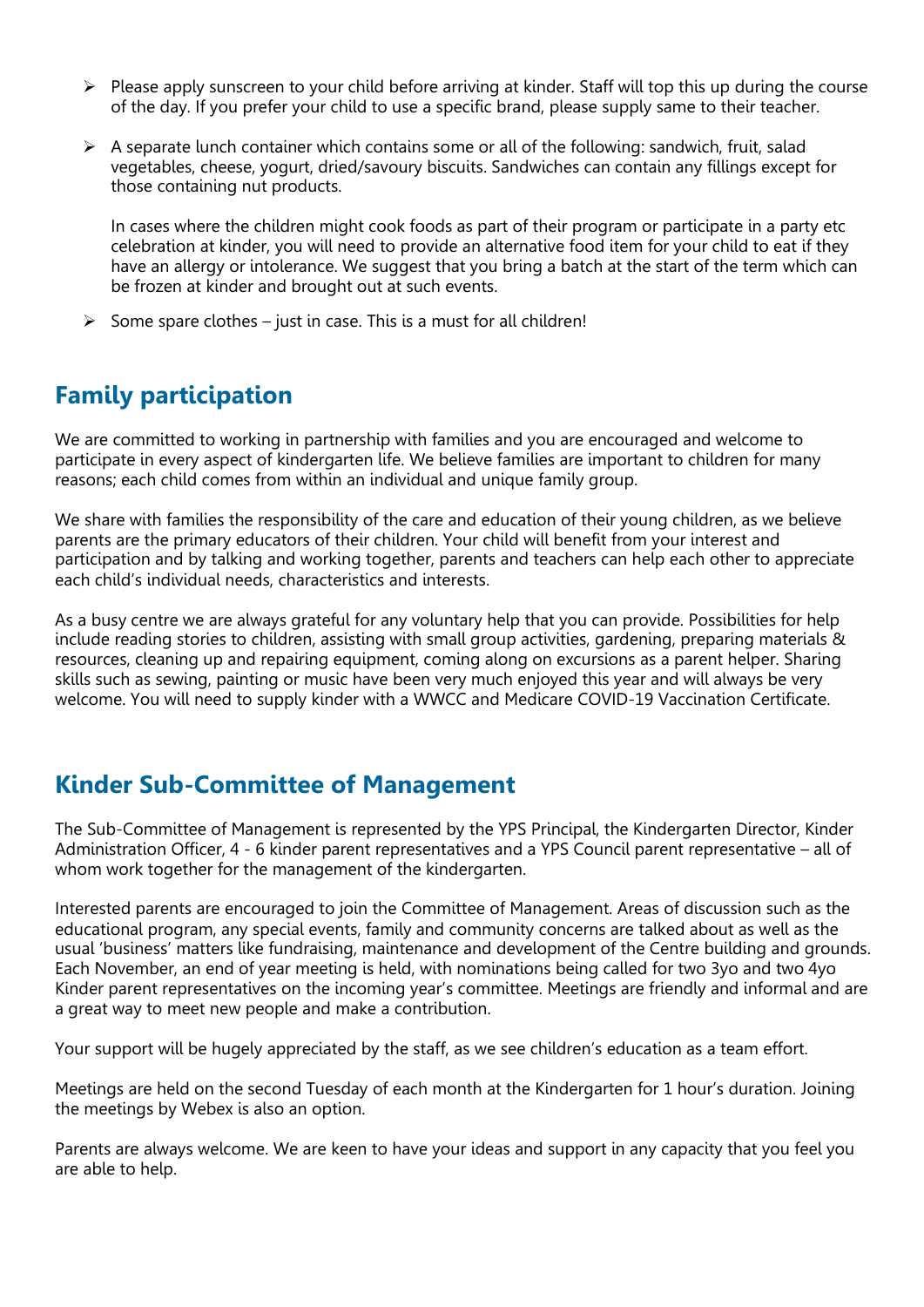**The Parents & Friends Group** participates in fundraising, maintenance, working bees, bush kinder development and social events etc and we always welcome our kinder community's interest, skills and participation.

### **Communication**

Staff are always available to talk with families and we hope that you will be comfortable approaching us at any time. If you have an issue or concern that you would like to discuss more privately, please let us know and we will arrange a more appropriate time to do so. You are welcome to ring or email the centre to arrange a meeting at any time [yackandandah.kin@kindergarten.vic.gov.au.](mailto:yackandandah.kin@kindergarten.vic.gov.au) However, we would ask that if you have a query that may take some time to address, please contact us outside of session times.

Sign-in sheets are placed on the blue table in the Kinder forecourt each morning. If pick up and drop off arrangements are different from normal, we ask you to write in the name [and phone number] of the person concerned. If pick up arrangements change during the day, please ring follow up with an email to the office [yackandandah.kin@kindergarten.vic.gov.au](mailto:yackandandah.kin@kindergarten.vic.gov.au) and let a staff member know. Parents must sign out their child before leaving the centre at pick up time. If you'd like to add an additional person as an authorised person, you must come into the kindergarten and see the Administrator to add this to your child's enrolment form.

Newsletters are published monthly; we encourage families to nominate to receive these electronically rather than in paper copy, to save the environment. These usually contain information about coming events, the kindergarten program, requests for assistance, notes about our service, samples of children's work, etc. Lockers are provided for each child and these should be checked daily for notices, newsletters and receipts from the Office.

Other media forums through which we keep our families informed and can engage in dialogue are via email, our website, Kindyhub and our Kinder Facebook (this is a closed group).

### **Program Times**

- o **3yo Funded Programs:**
	- 3yo Monday/Wednesday/Friday Program | 9.00am 2.00pm
	- 3yo Wednesday/Friday Program | 8.30am 4.00pm

#### o **4yo Funded Programs:**

- Monday & Thursday Group Program | Monday: 8.30am 4.00pm / Thursday: 8.15am 3.45pm
- Tuesday & Thursday Group Program | Tuesday: 8.30am 4.00pm / Thursday: 8.30am 4.00pm

#### o **Non-Funded Bush Kinder Programs:**

- Mondays | 8.15am 3.45pm
- Tuesdays | 8.15am 3.45pm
- o **Non-Funded Stand-alone 4yo School Readiness Program Day:**
	- Wednesdays | 8.30am 4.00pm
	- Fridays  $| 8.30$ am 4.00pm

### **Toys**

Please don't let you child bring toys to kindergarten. Sometimes it may be appropriate to bring something Special/interesting to show us, but then it needs to be taken home by the parent and not left at kindergarten.